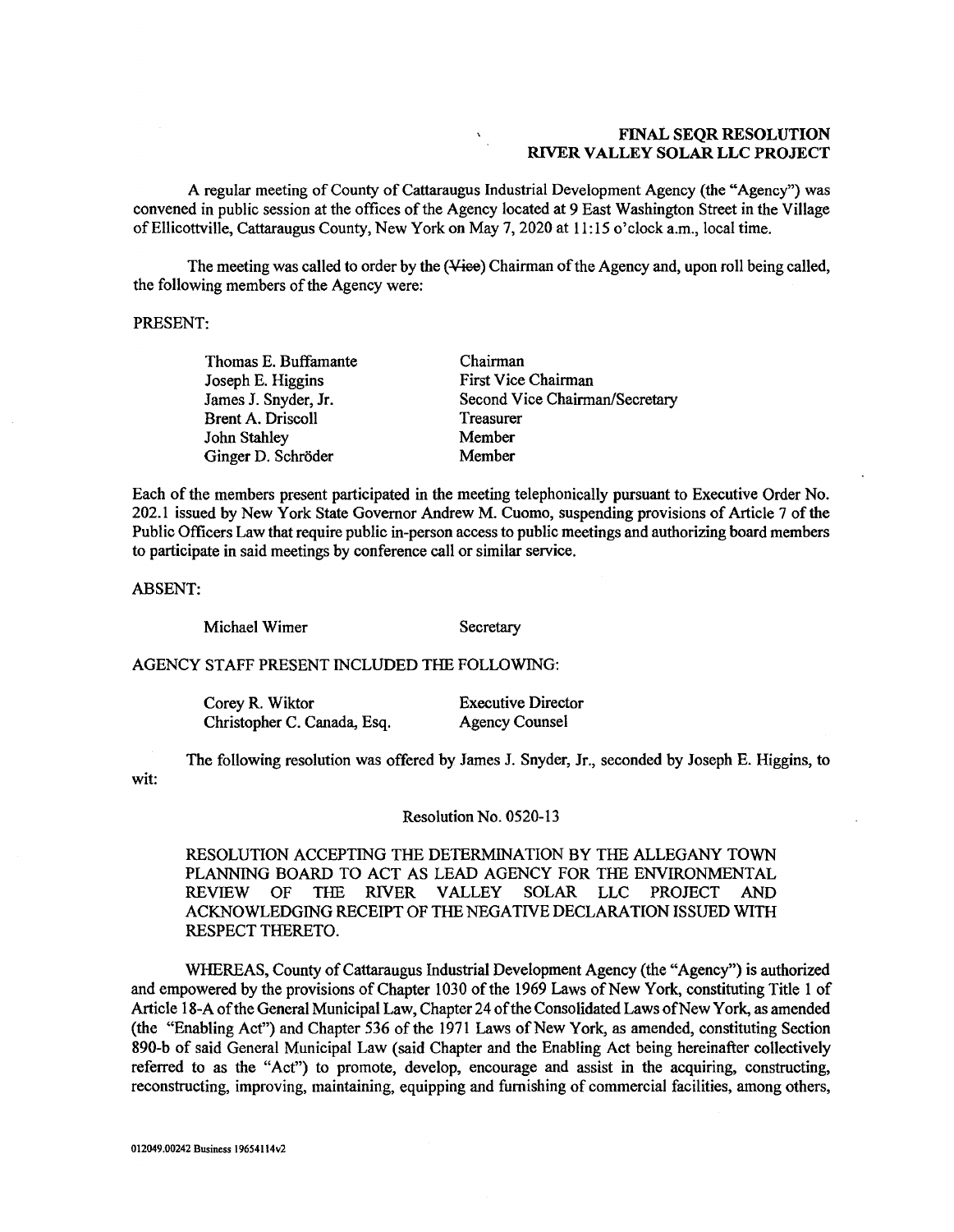for the purpose of promoting, attracting and developing economically sound commerce and industry to for the purpose of promoting, attracting and developing economically sound commerce and industry to advance the job opportunities, health, general prosperity and economic welfare of the people of the State advance the job opportunities, health, general prosperity and economic welfare of the people of the State of New York, to improve their prosperity and standard of living, and to prevent unemployment and economic deterioration; and economic deterioration; and

WHEREAS, to accomplish its stated purposes, the Agency is authorized and empowered under the WHEREAS, to accomplish its stated purposes, the Agency is authorized and empowered under the Act to acquire, construct and install one or more " projects" (as defined in the Act) or to cause said projects Act to acquire, construct and install one or more" projects" (as defined in the Act) or to cause said projects to be acquired, constructed and installed, and to convey said projects or to lease said projects with the to be acquired, constructed and installed, and to convey said projects or to lease said projects with the obligation to purchase; and obligation to purchase; and

WHEREAS, in March, 2020, River Valley Solar LLC (the "Company"), a limited liability company WHEREAS, in March, 2020, River Valley Solar LLC (the "Company"), a limited liability company duly organized and validly existing under the laws of the State of New York, presented an application, as duly organized and validly existing under the laws of the State of New York, presented an application, as amended in April, 2020 (the "Application") to the Agency, a copy of which Application is on file at the amended in April, 2020 (the "Application") to the Agency, a copy of which Application is on file at the office of the Agency, requesting that the Agency consider undertaking a project (the "Project") for the benefit of the Company, said Project consisting of the following: (A) (1) the acquisition of an interest in a benefit of the Company, said Project consisting of the following: (A) (1) the acquisition of an interest in a portion of an approximately 118.60 acre parcel of land located at 3217 W. River Road (a/k/a 3215 W. River portion ofan approximately 118.60 acre parcel ofland located at 3217 W. River Road (a/k/a 3215 W. River Road) (being a portion of tax map number 103.001-1-2.1) in the Town of Allegany, Cattaraugus County, Road) (being a portion of tax map number 103.001-1-2.1) in the Town of Allegany, Cattaraugus County, New York (the "Land"), (2) the construction of an approximately 4.99MW AC solar energy generating New York (the "Land"), (2) the construction of an approximately 4.99MW AC solar energy generating facility, including panels, racking, inverters, electrical cables, grid interconnection, site preparation, access roads and any other required improvements (all said improvements being collectively referred to as the roads and any other required improvements (all said improvements being collectively referred to as the "Facility") and (3) the acquisition and installation therein and thereon of related fixtures, machinery, "Facility") and (3) the acquisition and installation therein and thereon of related fixtures, machinery, equipment and other personal property (the "Equipment"), all of the foregoing to constitute a solar energy equipment and other personal property (the "Equipment"), all of the foregoing to constitute a solar energy generating facility to be owned and operated by the Company (the Land, Facility and the Equipment being generating facility to be owned and operated by the Company (the Land, Facility and the Equipment being collectively referred to as the "Project Facility"); (B) the granting of certain "financial assistance" (within collectively referred to as the "Project Facility"); (B) the granting of certain "financial assistance" (within the meaning of Section 854(14) of the Act) with respect to the foregoing, including potential exemptions the meaning of Section 854(14) of the Act) with respect to the foregoing, including potential exemptions from certain sales and use taxes, real property taxes, real estate transfer taxes and mortgage recording taxes from certain sales and use taxes, real property taxes, real estate transfer taxes and mortgage recording taxes (collectively, the "Financial Assistance"); and (C) the lease (with an obligation to purchase) or sale of the (collectively, the "Financial Assistance"); and (C) the lease (with an obligation to purchase) or sale of the Project Facility to the Company or such other person as may be designated by the Company and agreed Project Facility to the Company or such other person as may be designated by the Company and agreed upon by the Agency; and upon by the Agency; and

WHEREAS, pursuant to the authorization contained in a resolution adopted by the members of the WHEREAS, pursuant to the authorization contained in a resolution adopted by the members of the Agency on March 24, 2020 (the "Public Hearing Resolution"), the Executive Director of the Agency (A) caused notice of a public hearing of the Agency (the "Public Hearing") pursuant to Section 859-a of the caused notice of a public hearing of the Agency (the "Public Hearing") pursuant to Section 859-a of the Act, to hear all persons interested in the Project and the financial assistance being contemplated by the Act, to hear all persons interested in the Project and the financial assistance being contemplated by the Agency with respect to the Project, to be mailed on April 22, 2020 to the chief executive officers of the Agency with respect to the Project, to be mailed on April 22, 2020 to the chief executive officers of the county and of each city, town, village and school district in which the Project Facility is to be located, county and of each city, town, village and school district in which the Project Facility is to be located, (B) caused notice of the Public Hearing to be posted on April 22, 2020 on a public bulletin board located (B) caused notice of the Public Hearing to be posted on April 22, 2020 on a public bulletin board located at the offices of the Agency located at 9 East Washington Street in the Village of Ellicottville, Cattaraugus at the offices of the Agency located at 9 East Washington Street in the Village of Ellicottville, Cattaraugus County, New York and on the Agency's website, (C) caused notice of the Public Hearing to be published County, New York and on the Agency's website, (C) caused notice of the Public Hearing to be published on April 24, 2020 in the Olean Times Hearld, a newspaper of general circulation available to the residents of Town of Allegany, Cattaraugus County, New York, (D) as a result of the ban on large meetings or gatherings pursuant to Executive Order 202.1 and the suspension of the Open Meetings Law relating to gatherings pursuant to Executive Order 202.1 and the suspension of the Open Meetings Law relating to public hearings pursuant to Executive Order 202.15, each as issued by Governor Cuomo in response to the public hearings pursuant to Executive Order 202.15, each as issued by Governor Cuomo in response to the novel Coronavirus (COVID-19) pandemic, conducted the Public Hearing on May 6, 2020 at 9:00 o'clock novel Coronavirus (COVID-19) pandemic, conducted the Public Hearing on May 6, 2020 at 9:00 o'clock a.m., local time electronically via conference call and zoom video conference rather than in person, and a.m., local time electronically via conference call and zoom video conference rather than in person, and (E) prepared a report of the Public Hearing (the "Public Hearing Report") fairly summarizing the views (E) prepared a report of the Public Hearing (the "Public Hearing Report") fairly summarizing the views presented at such Public Hearing and caused copies of said Public Hearing Report to be made available to presented at such Public Hearing and caused copies of said Public Hearing Report to be made available to the members of the Agency; and the members of the Agency; and

WHEREAS, pursuant to Article 8 of the Environmental Conservation Law, Chapter 43-B of the WHEREAS, pursuant to Article 8 of the Environmental Conservation Law, Chapter 43-B of the Consolidated Laws of New York, as amended (the "SEQR Act") and the regulations (the "Regulations") Consolidated Laws of New York, as amended (the "SEQR Act") and the regulations (the "Regulations")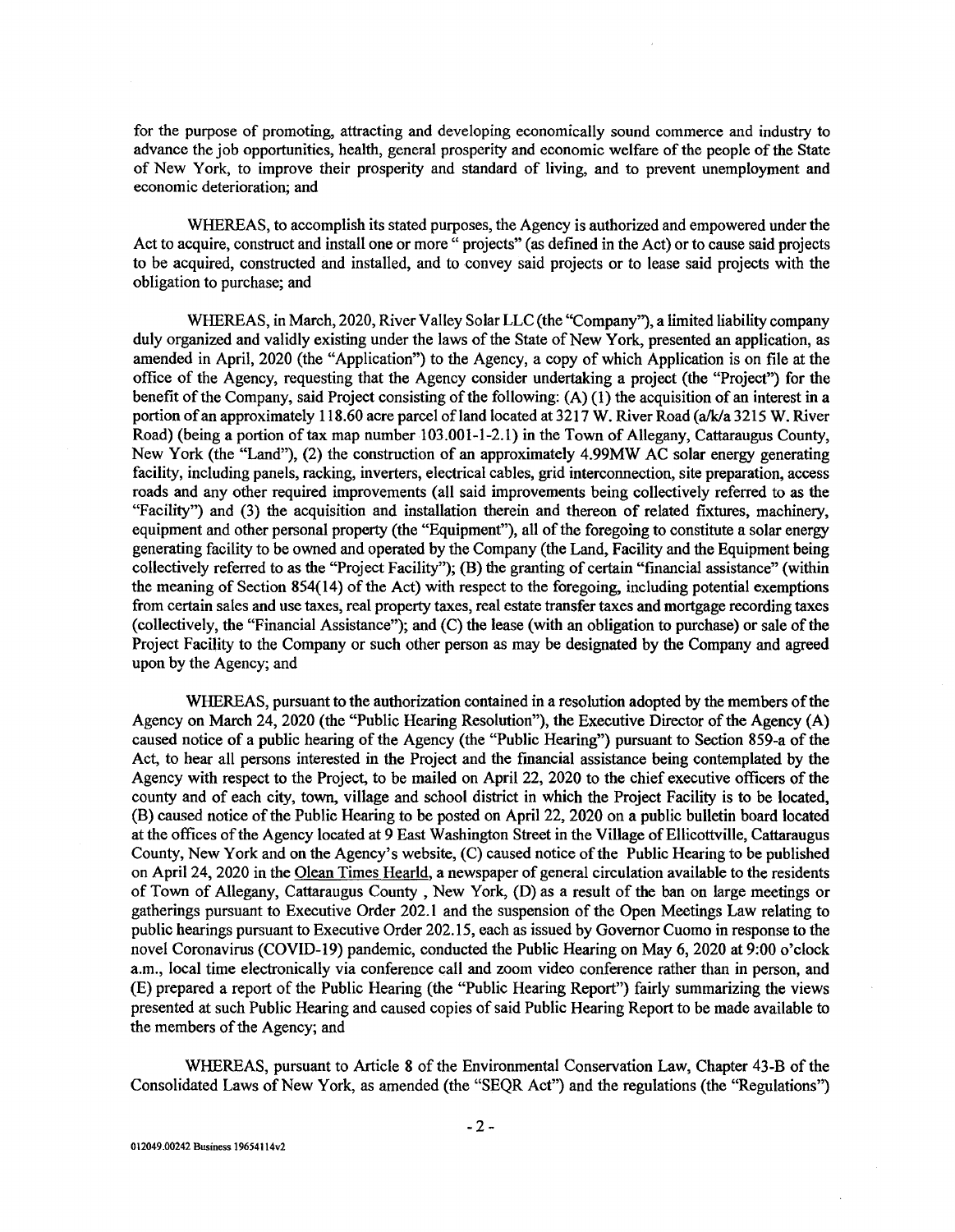adopted pursuant thereto by the Department of Environmental Conservation of the State of New York adopted pursuant thereto by the Department of Environmental Conservation of the State of New York (collectively with the SEQR Act, "SEQRA"), by resolution adopted by the members of the Agency on (collectively with the SEQR Act, "SEQRA"), by resolution adopted by the members of the Agency on March 24, 2020 (the "Preliminary SEQR Resolution"), the Agency (A) determined (1) that the Project March 24, 2020 (the "Preliminary SEQR Resolution''), the Agency (A) determined (1) that the Project involves more than one "involved agency", and (2) that the Agency wished to investigate the advisability involves more than one "involved agency", and (2) that the Agency wished to investigate the advisability of undertaking a coordinated review with respect to the Project and (B) authorized the Executive Director of undertaking a coordinated review with respect to the Project and (B) authorized the Executive Director of the Agency to contact all other "involved agencies" for the purpose of ascertaining whether such "involved agencies" were interested in undertaking a coordinated review of the Project and, if so, "involved agencies" were interested in undertaking a coordinated review of the Project and, if so, designating a "lead agency" with respect to the Project (as such quoted terms are defined in SEQRA; and designating a "lead agency" with respect to the Project (as such quoted terms are defined in SEQRA; and

WHEREAS, further pursuant to SEQRA, the Agency has been informed that (A) the Town of WHEREAS, further pursuant to SEQRA, the Agency has been informed that (A) the Town of Allegany Planning Board (the "Planning Board") was designated to act as the "lead agency" with respect Allegany Planning Board (the "Planning Board") was designated to act as the "lead agency" with respect to the Project and (B) on November 13, 2019 the Planning Board determined that the Project is a "unlisted to the Project and (B) on November 13, 2019 the Planning Board determined that the Project is a "unlisted action" which will not have a "significant effect on the environment" and, therefore, that an "environmental action" which will not have a "significant effect on the environment" and, therefore, that an "environmental impact statement" is not required to be prepared with respect to the Project and issued a negative declaration impact statement" is not required to be prepared with respect to the Project and issued a negative declaration with respect thereto (the "Negative Declaration"); and

WHEREAS, at the time that the Planning Board determined itself to be the "lead agency" with WHEREAS, at the time that the Planning Board determined itself to be the "lead agency" with respect to the Project, it was not known that the Agency was an "involved agency" with respect to the respect to the Project, it was not known that the Agency was an "involved agency" with respect to the Project, and, now that the Agency has become an "involved agency" with respect to the Project, the Agency Project, and, now that the Agency has become an "involved agency" with respect to the Project, the Agency desires to concur in the designation of the Planning Board as "lead agency" with respect to the Project, to desires to concur in the designation of the Planning Board as "lead agency" with respect to the Project, to acknowledge receipt of a copy of the Negative Declaration and to indicate that the Agency has no acknowledge receipt of a copy of the Negative Declaration and to indicate that the Agency has no information to suggest that the Planning Board was incorrect in determining that the Project will not have information to suggest that the Planning Board was incorrect in determining that the Project will not have a "significant effect on the environment" pursuant to SEQRA; a "significant effect on the environment" pursuant to SEQRA;

NOW, THEREFORE, BE IT RESOLVED BY THE MEMBERS OF COUNTY OF NOW, THEREFORE, BE IT RESOLVED BY THE MEMBERS OF COUNTY OF CATTARAUGUS INDUSTRIAL DEVELOPMENT AGENCY, AS FOLLOWS: CATTARAUGUS INDUSTRIAL DEVELOPMENT AGENCY, AS FOLLOWS:

Section 1. (A) The Agency has received copies of, and has reviewed, the Application, an environmental assessment form prepared by the Company and the Negative Declaration (collectively, the environmental assessment form prepared by the Company and the Negative Declaration (collectively, the "Reviewed Documents") and, based upon said Reviewed Documents and the representations made by the "Reviewed Documents") and, based upon said Reviewed Documents and the representations made by the Company to the Agency at this meeting, the Agency hereby ratifies and concurs in the designation of the Company to the Agency at this meeting, the Agency hereby ratifies and concurs **in** the designation of the Planning Board as "lead agency" with respect to the Project (as such quoted term is defined in SEQRA). Planning Board as "lead agency" with respect to the Project (as such quoted term is defined in SEQRA).

(B) The Agency hereby determines that the Agency has no information to suggest that (B) The Agency hereby determines that the Agency has no information to suggest that the Planning Board was incorrect in determining that the Project will not have a "significant effect the Planning Board was incorrect in determining that the Project will not have a "significant effect on the environment" pursuant to SEQRA (as such quoted phrase is used in SEQRA). on the environment" pursuant to SEQRA (as such quoted phrase is used in SEQRA).

Section 2. This Resolution shall take effect immediately.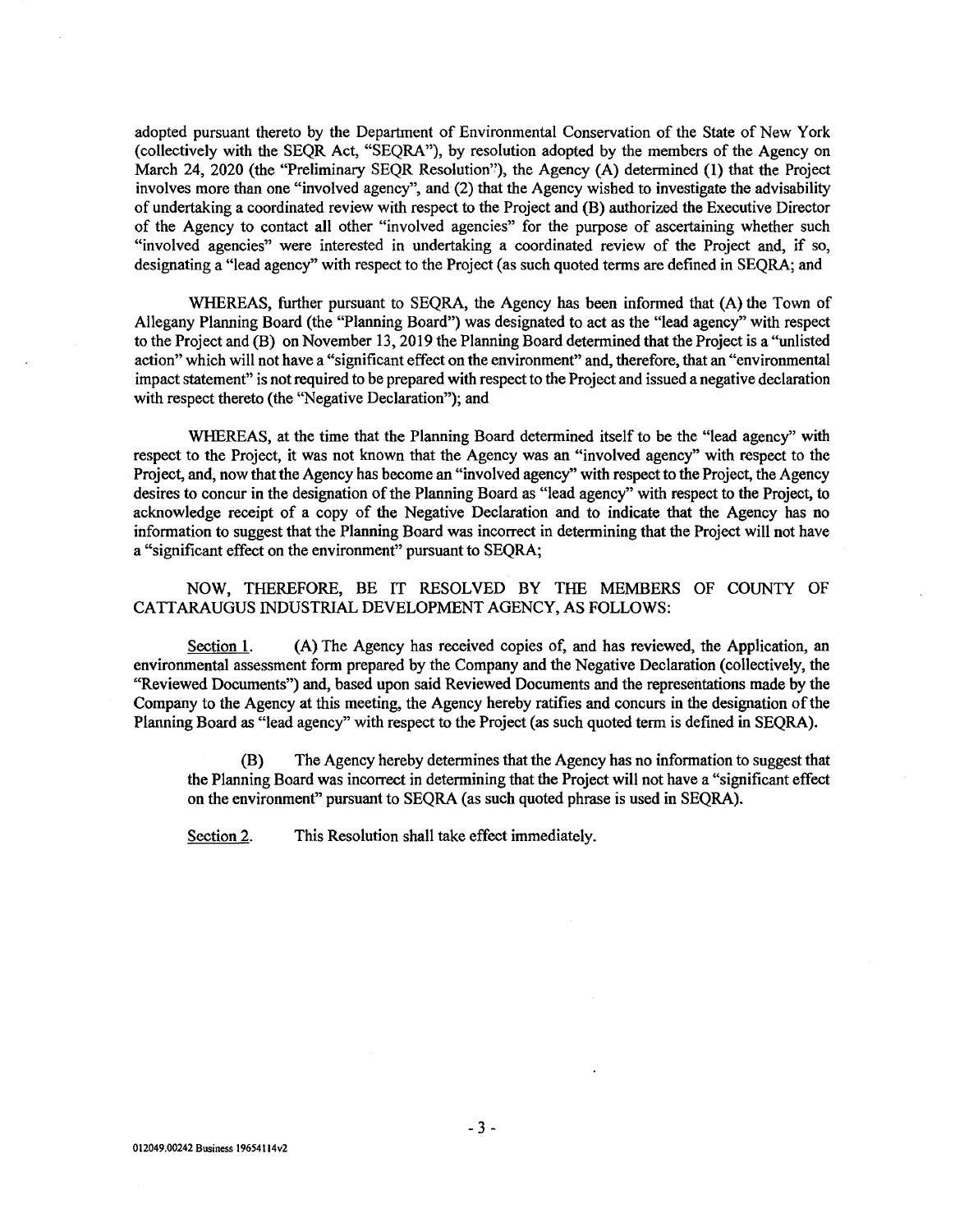The question of the adoption of the foregoing Resolution was duly put to a vote on roll call, which resulted as follows: The question of the adoption of the foregoing Resolution was duly put to a vote on roll call, which resulted as follows:

| Thomas E. Buffamante | <b>VOTING</b> | <b>YES</b>    |
|----------------------|---------------|---------------|
| Joseph E. Higgins    | <b>VOTING</b> | <b>YES</b>    |
| James J. Snyder, Jr. | <b>VOTING</b> | <b>YES</b>    |
| Michael Wimer        | <b>VOTING</b> | <b>ABSENT</b> |
| Brent A. Driscoll    | <b>VOTING</b> | <b>YES</b>    |
| John Stahley         | <b>VOTING</b> | <b>YES</b>    |
| Ginger D. Schröder   | <b>VOTING</b> | <b>YES</b>    |
|                      |               |               |

The foregoing Resolution was thereupon declared duly adopted. The foregoing Resolution was thereupon declared duly adopted.

 $\hat{\Lambda}$ 

 $\hat{\mathcal{A}}$ 

 $\bar{z}$ 

 $\sim$   $\sim$ 

 $\hat{\mathcal{L}}$ 

 $\ddot{\phantom{a}}$ 

 $\bar{z}$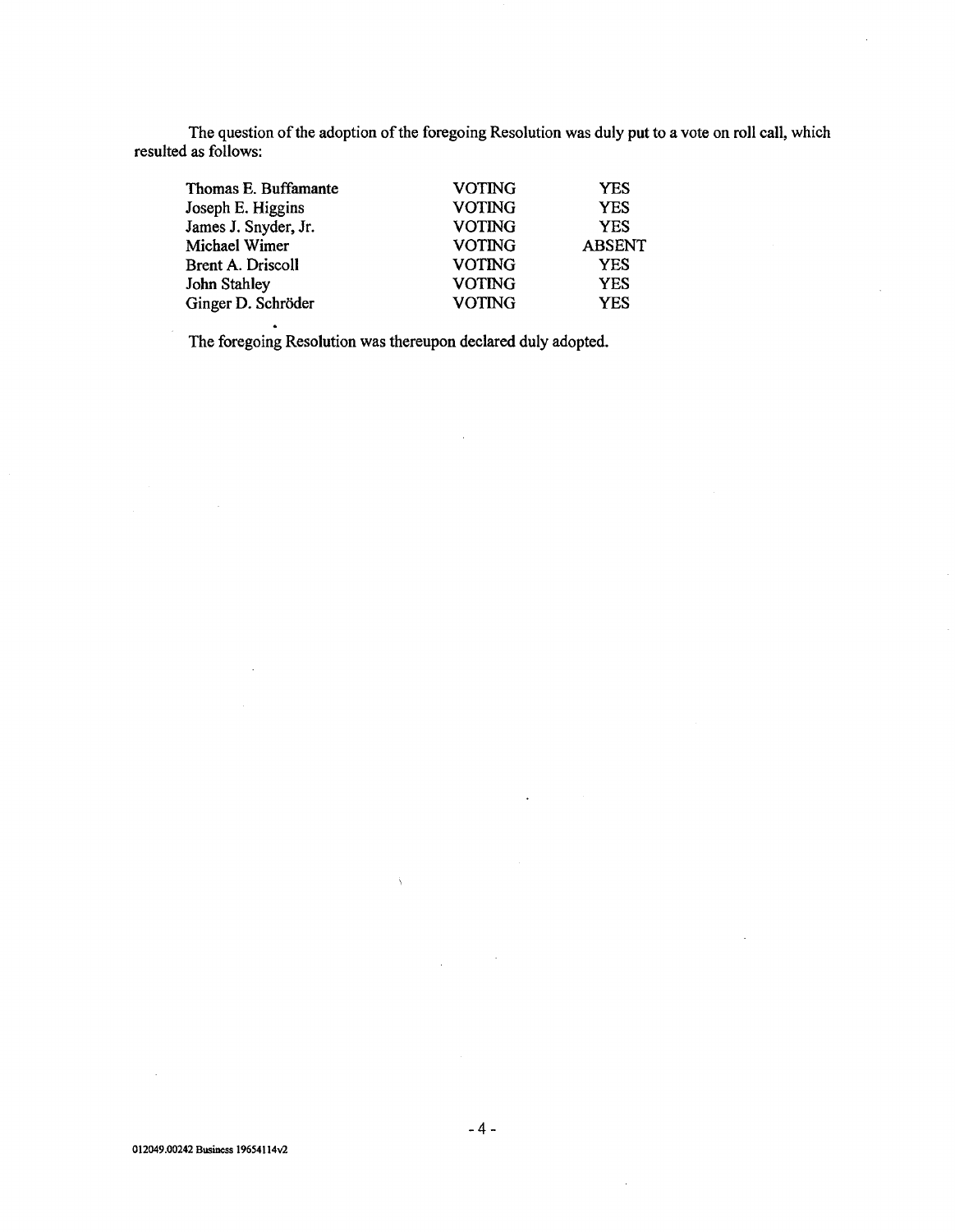$\cdot$  STATE OF NEW YORK ) ) SS.: ) SS.: COUNTY OF CATTARAUGUS ) COUNTY OF CATTARAUGUS )

I, the undersigned (Assistant) Secretary of County of Cattaraugus Industrial Development Agency (the "Agency"), DO HEREBY CERTIFY that I have compared the foregoing annexed extract of the (the "Agency"), DO HEREBY CERTIFY that I have compared the foregoing annexed extract of the minutes of the meeting of the members of the Agency, including the Resolution contained therein, held on minutes of the meeting of the members of the Agency, including the Resolution contained therein, held on May 7, 2020 with the original thereof on file in my office, and that the same is a true and correct copy of May 7, 2020 with the original thereof on file in my office, and that the same is a true and correct copy of said original and of such Resolution contained therein and of the whole of said original so far as the same said original and of such Resolution contained therein and of the whole of said original so far as the same relates to the subject matters therein referred to.

I FURTHER CERTIFY that (A) all members of the Agency had due notice of said meeting; I FURTHER CERTIFY that (A) all members of the Agency had due notice of said meeting; (B) said meeting was in all respects duly held; (C) pursuant to Article 7 of the Public Officers Law (the (B) said meeting was in all respects duly held; (C) pursuant to Article 7 of the Public Officers Law (the "Open Meetings Law") except as modified by Executive Order 202.1, said meeting was open to the general "Open Meetings Law") except as modified by Executive Order 202.1, said meeting was open to the general public, and due notice of the time and place of said meeting was duly given in accordance with such Open public, and due notice of the time and place of said meeting was duly given in accordance with such Open Meetings Law; and (D) there was a quorum of the members of the Agency present, either in-person or Meetings Law; and (D) there was a quorum of the members of the Agency present, either in-person or appearing telephonically in accordance with Executive Order 202.1, throughout said meeting. appearing telephonically in accordance with Executive Order 202.1, throughout said meeting.

I FURTHER CERTIFY that, as of the date hereof, the attached Resolution is in full force and effect I FURTHER CERTIFY that, as of the date hereof, the attached Resolution is in full force and effect and has not been amended, repealed or rescinded. and has not been amended, repealed or rescinded.

IN WITNESS WHEREOF, I have hereunto set my hand and affixed the seal of the Agency this IN WI'INESS WHEREOF, I have hereunto set my hand and affixed the seal of the Agency this IN WITNESS W.<br>  $\frac{\partial^{10} P}{\partial x^{10}}$  day of May, 2020. Junl

Jul Neych<br>(Assistant) Secretary

(SEAL) (SEAL)

• •